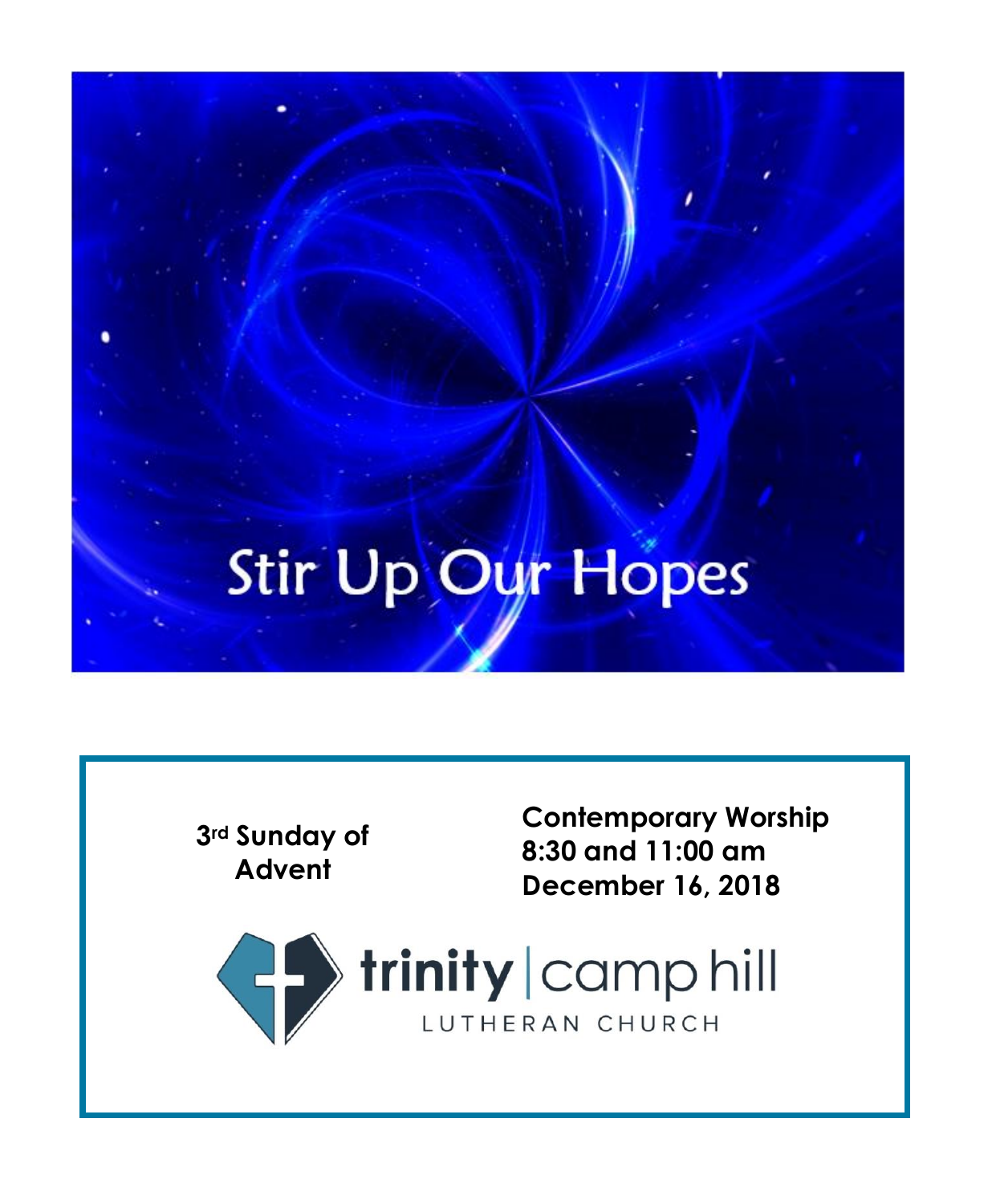

*Welcome to Trinity Lutheran Church! Please sign the red Worship Witness booklet to record your attendance with us this day, and indicate how many are communing. Then pass the booklet to the worshipers beside you in your row. If you are a guest, name tags are available for you to wear---we would be delighted to greet you by name. Hearing assistance devices are available at the Gathering Space desk.*

#### **about today's service**

The presence of the Lord "in your midst" in the wonder of the holy supper is cause for singing. The nearness of the Lord in prayer, in every circumstance, is cause for rejoicing. The coming of one "more powerful" than John, even with his winnowing fork in his hand, is good news—and cause for exultation—for us who are being saved. Great joy is the tone for the third Sunday of Advent.

**P: Pastor L: Lector C: Congregation**

# + **Gathering** +

*We gather together to praise God and receive His love.*

#### **Song: Glorious Day (Living He Loved Me)** *Verse 1*

One day when heaven was filled with His praises, One day when sin was as black as could be, Jesus came forth to be born of a virgin, Dwelt among men my example is He. The Word became flesh and the light shined among us, His glory revealed.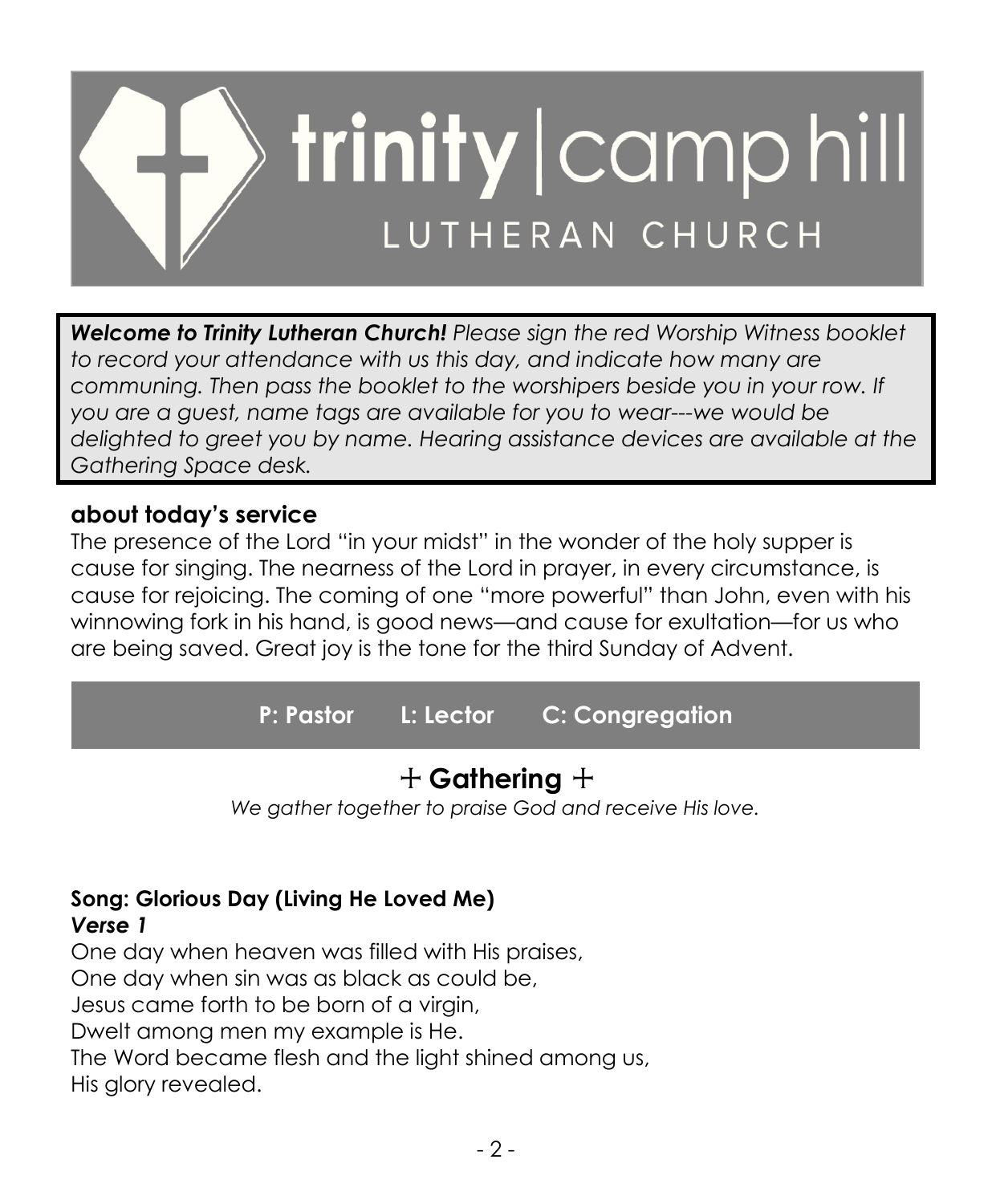# *Chorus 1*

Living, He loved me, Dying, He saved me. Buried, He carried my sins far away. Rising, He justified Freely forever. One day He's coming, O glorious day, o glorious day.

# *Verse 2*

One day they led Him up Calv'ry's mountain.

One day they nailed Him to die on a tree.

Suffering anguish, despised and rejected,

Bearing our sins my Redeemer is He.

The hand that healed nations stretched out on a tree And took the nails for me.

# *Chorus 1*

# *Verse 3*

One day the grave could conceal Him no longer,

One day the stone rolled away from the door.

Then He arose over death He had conquered.

Now is ascended my Lord evermore.

Death could not hold Him, the grave could not keep Him From rising again.

# *Chorus 2*

Living, He loved me, Dying, He saved me. Buried, He carried my sins far away. Rising, He justified Freely forever. One day He's coming, O glorious day, o glorious day, glorious day.

# *Bridge*

One day the trumpet will sound for His coming,

One day the skies with His glories will shine.

Wonderful day my beloved ones bringing.

My Savior Jesus is mine.

# *Chorus 2*

*Tag:* O glorious day.

By J. Wilbur Chapman, Mark Hall, and Michael Bleecker © 2009 Word Music, LLC CCLI License #1283514.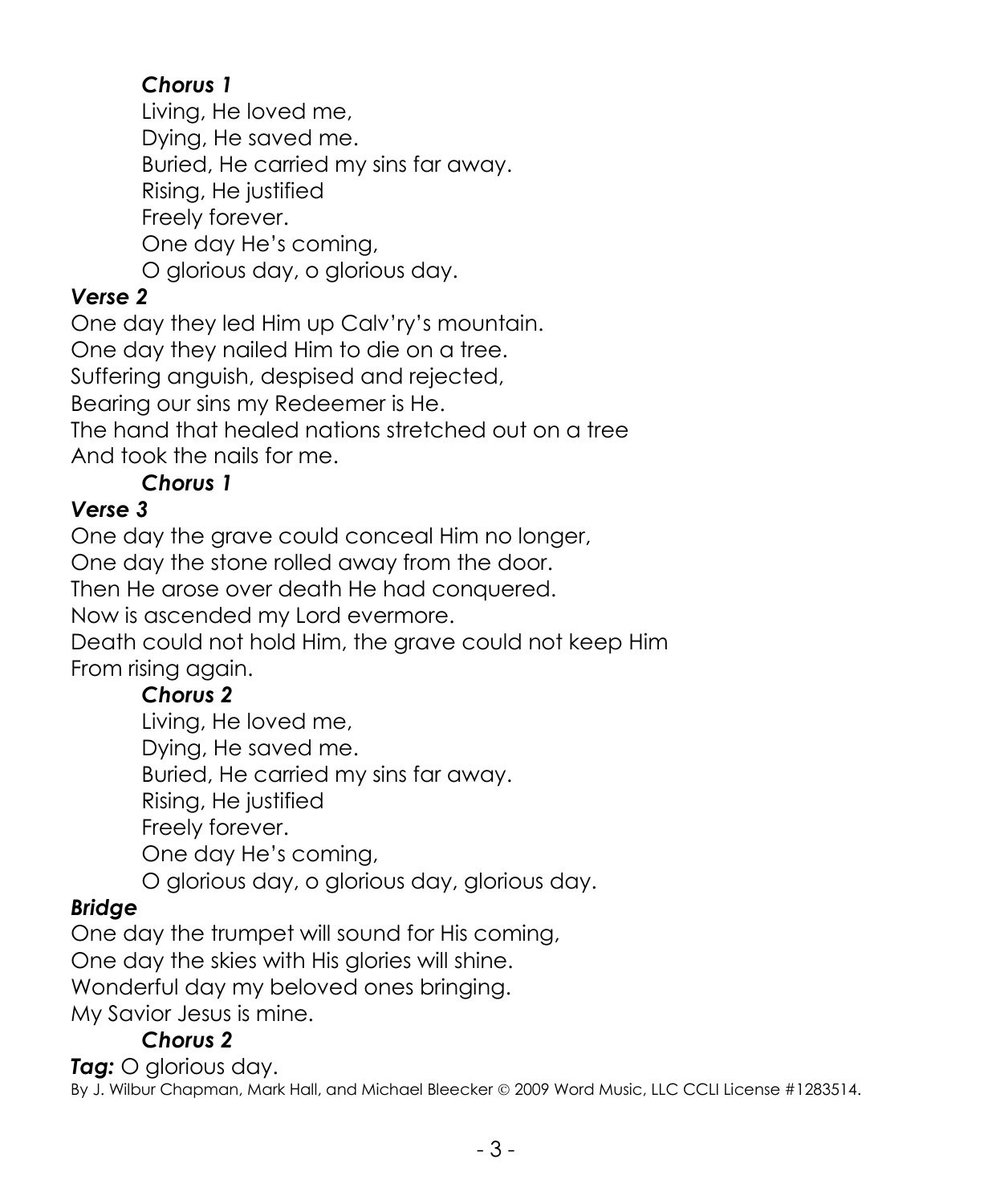# **Song: "Rescuer" (Good News)**

#### *Chorus*

He's our Rescuer, He's our Rescuer. We are free from sin forevermore. Oh, how sweet the sound! Oh, how grace abounds! We will praise the Lord, Our Rescuer.

#### *Verse 1*

There is good news for the captive,

Good news for the shamed.

There is good news for the one who walked away.

There is good news for the doubter,

The one religion failed,

For the good Lord has come to seek and save.

# *Chorus*

# *Verse 2*

He is beauty for the blind man,

Riches for the poor.

He is friendship for the one the world ignores.

He is pasture for the weary,

Rest for those who strive.

Oh, the good Lord is the way, the truth, the life.

Yes, the good Lord is the way, the truth, the life.

# *Chorus*

# *Bridge (2X)*

So come and be chainless.

Come and be fearless.

Come to the foot of Calvary.

There is redemption for ev'ry affliction

Here at the foot of Calvary.

# *Chorus*

*Tag:* We will praise the Lord, our Rescuer.

By Benjamin Hastings, Bryan Fowler and Rend Collective © Capitol CMG Amplifier | Musical Moodswing | Rend Family Publishing|SHOUT! Music Publishing CCLI License #1283514.

Welcome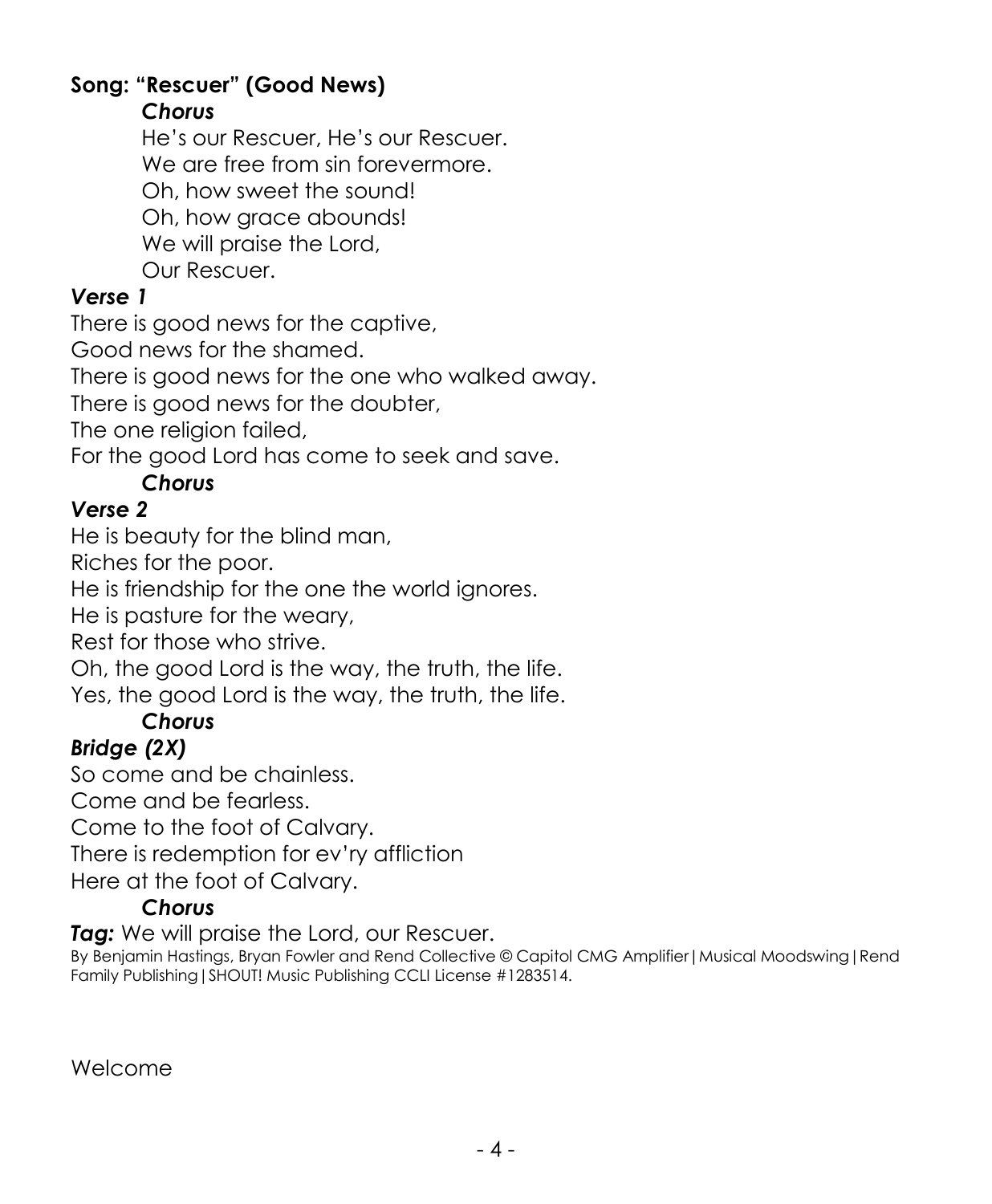# (Stand)

# **Song: "Gather Us In"**

# *Verse 1*

Here in this place the new light is streaming, now is the darkness vanished away; see in this space our fears and our dreamings brought here to you in the light of this day.

Gather us in, the lost and forsaken, gather us in, the blind and the lame;

call to us now, and we shall awaken, we shall arise at the sound of our name.

# *Verse 2*

We are the young, our lives are a myst'ry, we are the old who yearn for your face; we have been sung throughout all of hist'ry, called to be light to the whole human race.

Gather us in, the rich and the haughty, gather us in, the proud and the strong; give us a heart, so meek and so lowly, give us the courage to enter the song.

# *Verse 3*

Here we will take the wine and the water, here we will take the bread of new birth, here you shall call your sons and your daughters, call us anew to be salt for the earth.

Give us to drink the wine of compassion, give us to eat the bread that is you; nourish us well, and teach us to fashion lives that are holy and hearts that are true.

# *Verse 4*

Not in the dark of buildings confining, not in some heaven, light years away but here in this place the new light is shining, now is the kingdom, and now is the day.

Gather us in and hold us forever, gather us in and make us your own;

gather us in, all peoples together, fire of love in our flesh and our bone.

Text: Marty Haugen, b. 1950 Text © 1982 GIA Publications, Inc. All rights reserved.

# Confession and Forgiveness

P: Blessed be the holy Trinity,  $\pm$  one God, the Lord of Israel who comes to set us free, the mighty Savior who comes to show mercy, the Dawn from on high who guides us into peace.

#### **C: Amen.**

P: Let us come before God in confession.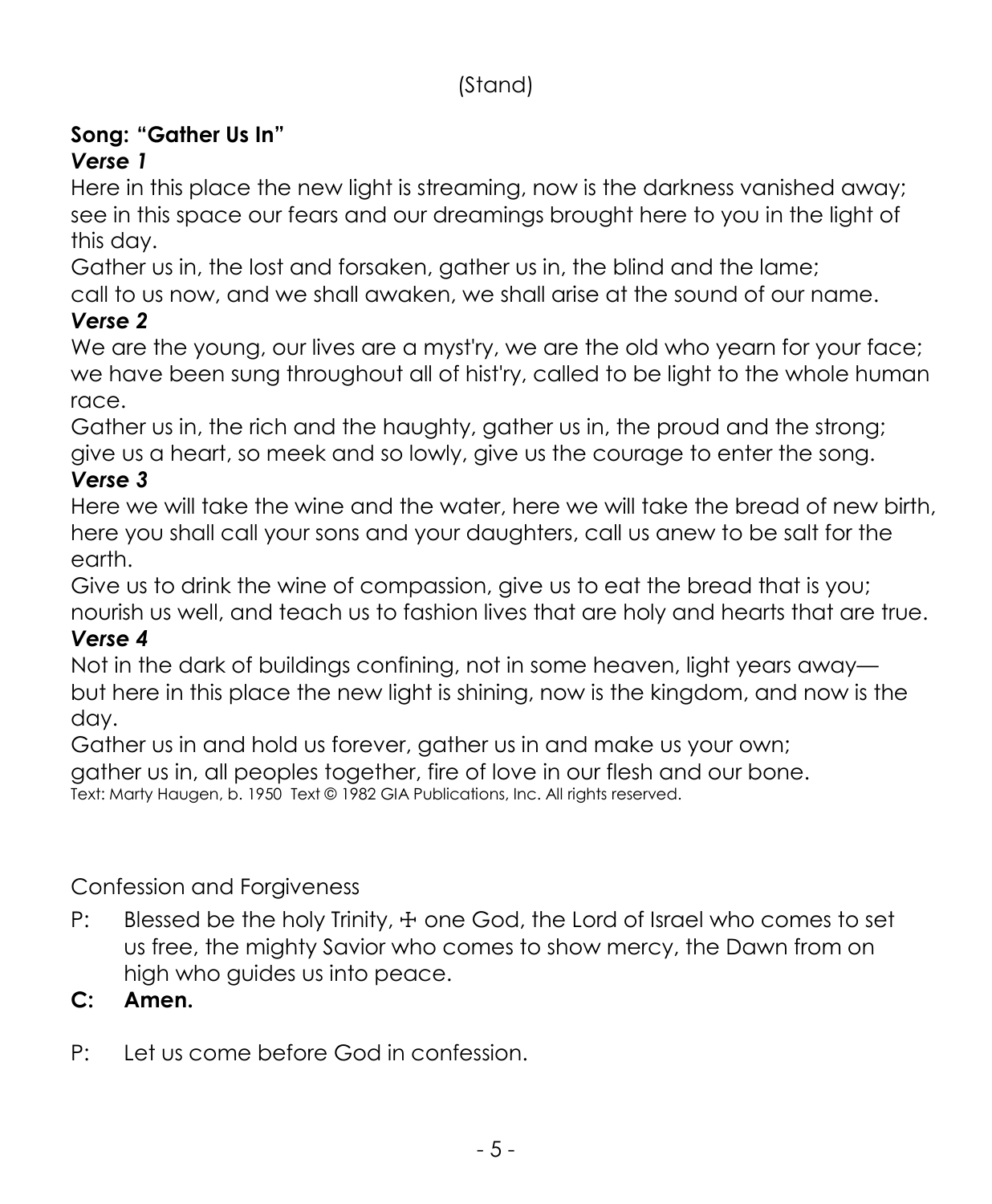- P: To you, O God,
- **C: we lift up our souls. You know us through and through; we confess our sins to you. Remember not our sins; remember us with your steadfast love. Show us your ways; teach us your paths; and lead us in justice and truth, for the sake of your goodness in Jesus Christ our Savior. Amen.**
- P: Children of God, come with joy and draw water from the well of salvation. Remember the gift of baptism: your sin is washed away in the name of  $\pm$  Jesus; you belong to Christ; you are anointed to serve. Stand up and raise your heads! The reign of God is near.
- **C: Amen.**

#### Greeting

- P: The grace of our Lord Jesus Christ, the love of God, and the communion of the Holy Spirit be with you all.
- **C: And also with you.**

Prayer of the Day

- P: Let us pray. Stir up the wills of your faithful people, Lord God, and open our ears to the preaching of John, that, rejoicing in your salvation, we may bring forth the fruits of repentance; through Jesus Christ, our Savior and Lord, who lives and reigns with you and the Holy Spirit, one God, now and forever.
- **C: Amen.**

Lighting of the Advent Wreath (8:30) Fox Family (11:00) Fedor Family

#### **Song: "Oh Come, Oh Come Emmanuel"**

Oh come, strong Branch of Jesse, free your own from Satan's tyranny; from depths of hell your people save, and give them vict'ry o'er the grave.

#### *Refrain*

Rejoice! Rejoice! Emmanuel shall come to you, Oh Israel.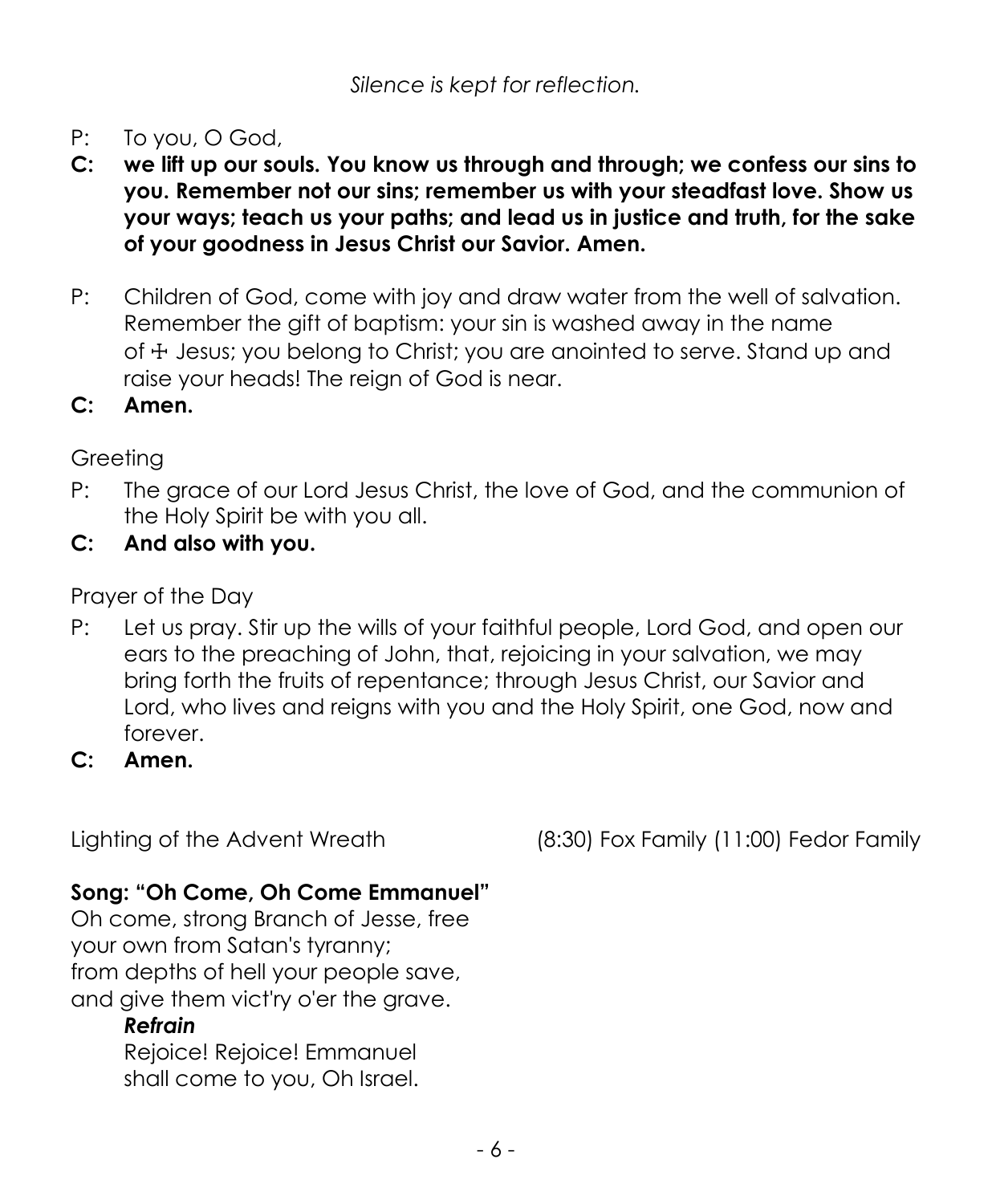**Prayer** 

- L: Lord Jesus, you continue to do great things for us. Give us your gift of peace as we wait for you.
- **C: Amen.**

#### (Sit)

# $+$  Word  $+$

*We listen to the story of God's mighty acts for the sake of His people.*

Reading **Zephaniah 3:14-20** 

*The prophet Zephaniah's message is mostly one of judgment for sin. This reading, however, which comes from the conclusion of the book, prophesies joy for Judah and Jerusalem. Judgment has led to repentance, and God's salvation is at hand.*

<sup>14</sup>Sing aloud, O daughter Zion; shout, O Israel! Rejoice and exult with all your heart, O daughter Jerusalem! 15The Lord has taken away the judgments against you, he has turned away your enemies. The king of Israel, the Lord, is in your midst; you shall fear disaster no more. 16On that day it shall be said to Jerusalem: Do not fear, O Zion; do not let your hands grow weak. 17The Lord, your God, is in your midst, a warrior who gives victory; he will rejoice over you with gladness, he will renew you in his love; he will exult over you with loud singing 18as on a day of festival. I will remove disaster from you, so that you will not bear reproach for it. <sup>19</sup>I will deal with all your oppressors at that time. And I will save the lame and gather the outcast, and I will change their shame into praise and renown in all the earth. 20At that time I will bring you home, at the time when I gather you; for I will make you renowned and praised among all the peoples of the earth, when I restore your fortunes before your eyes, says the Lord.

- L: The word of the Lord.
- **C: Thanks be to God.**

(Stand)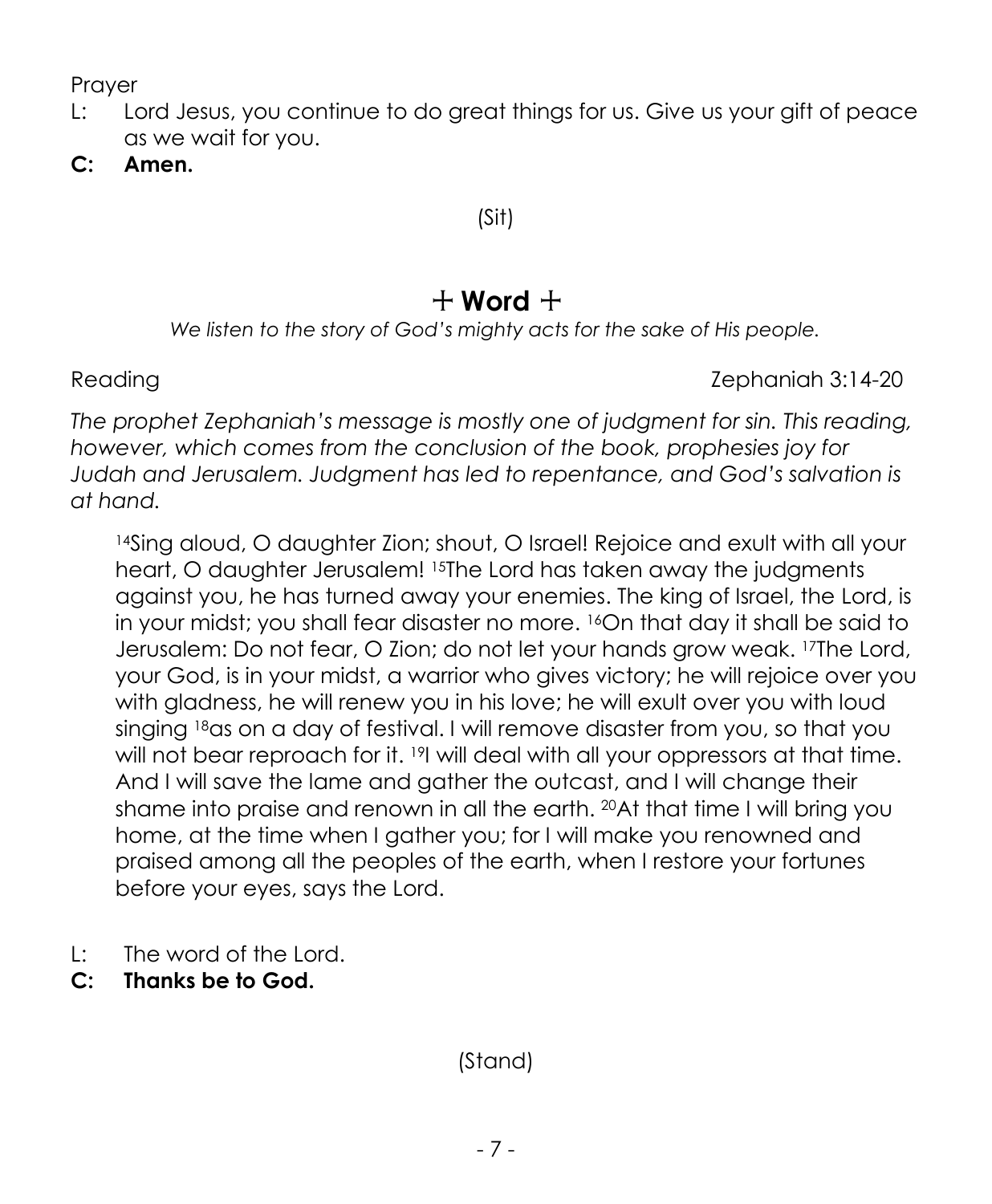#### Gospel Acclamation: **"Advent Acclamation"**







Gospel Luke 3:7-18 John the Baptist heralds the mighty one "who is coming." John teaches that *preparation for God's reign is not a matter of identity but of bearing fruits of merciful justice, radical generosity, and vocational integrity.*

<sup>7</sup>John said to the crowds that came out to be baptized by him, "You brood of vipers! Who warned you to flee from the wrath to come? <sup>8</sup>Bear fruits worthy of repentance. Do not begin to say to yourselves, 'We have Abraham as our ancestor'; for I tell you, God is able from these stones to raise up children to Abraham. <sup>9</sup>Even now the ax is lying at the root of the trees; every tree therefore that does not bear good fruit is cut down and thrown into the fire."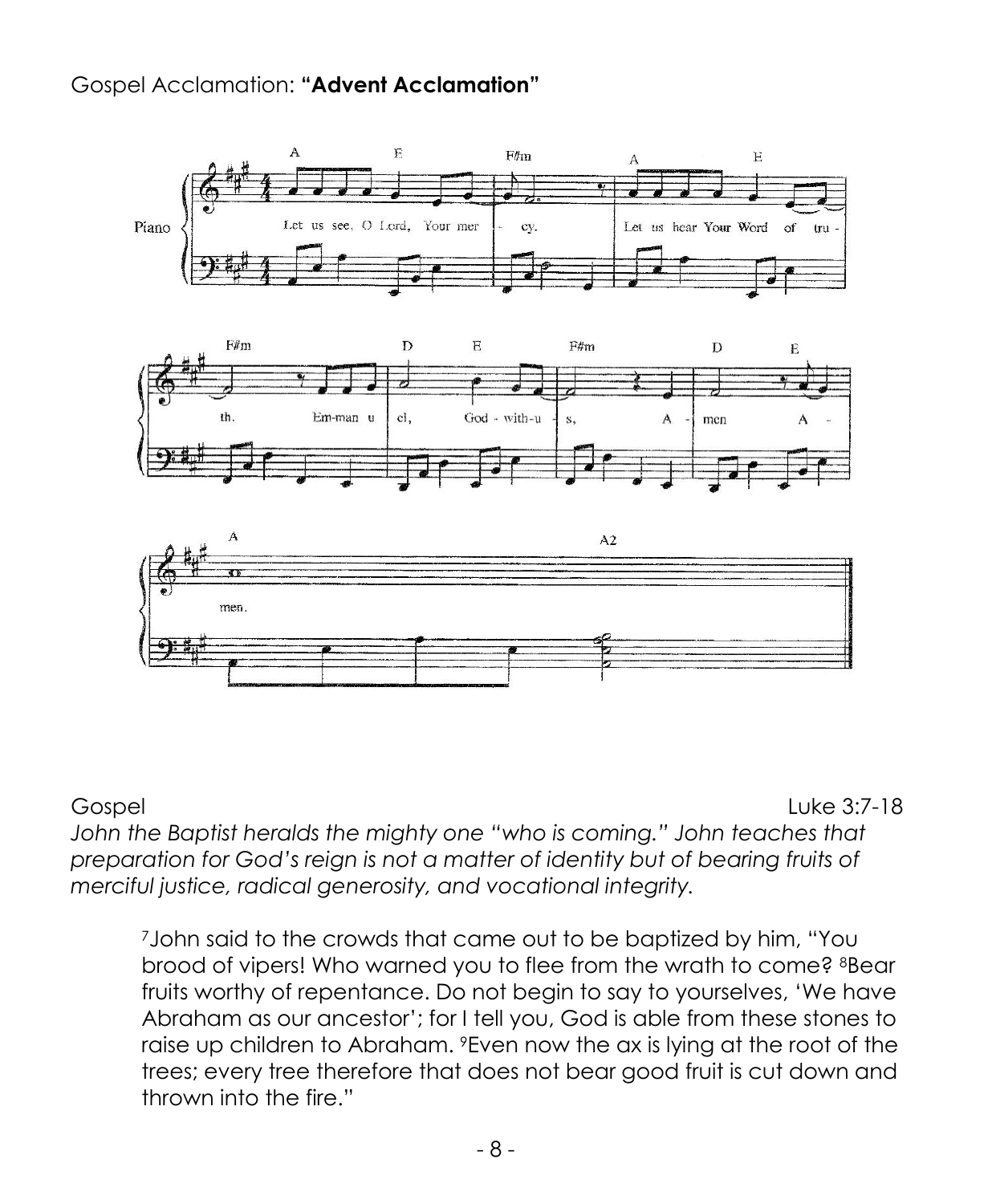<sup>10</sup>And the crowds asked him, "What then should we do?" <sup>11</sup>In reply he said to them, "Whoever has two coats must share with anyone who has none; and whoever has food must do likewise." <sup>12</sup>Even tax collectors came to be baptized, and they asked him, "Teacher, what should we do?" <sup>13</sup>He said to them, "Collect no more than the amount prescribed for you." <sup>14</sup>Soldiers also asked him, "And we, what should we do?" He said to them, "Do not extort money from anyone by threats or false accusation, and be satisfied with your wages."

<sup>15</sup>As the people were filled with expectation, and all were questioning in their hearts concerning John, whether he might be the Messiah, <sup>16</sup>John answered all of them by saying, "I baptize you with water; but one who is more powerful than I is coming; I am not worthy to untie the thong of his sandals. He will baptize you with the Holy Spirit and fire. <sup>17</sup>His winnowing fork is in his hand, to clear his threshing floor and to gather the wheat into his granary; but the chaff he will burn with unquenchable fire."

18So, with many other exhortations, he proclaimed the good news to the people.

(Sit)

- P: The gospel of the Lord.
- **C: Thanks be to God.**

Sermon: "Stir Up Our Hopes" entitled and the Sermon: "Stir Up Our Hopes" and the Pastor Jack Horner

Children's Story Becky Enney

(Stand)

#### **Song: The Angel Gabriel from Heaven Came** *Verse 1*

The angel Gabriel from heaven came, with wings as drifted snow, with eyes as flame: "All hail to thee, O lowly maiden Mary, most highly favored lady." Gloria!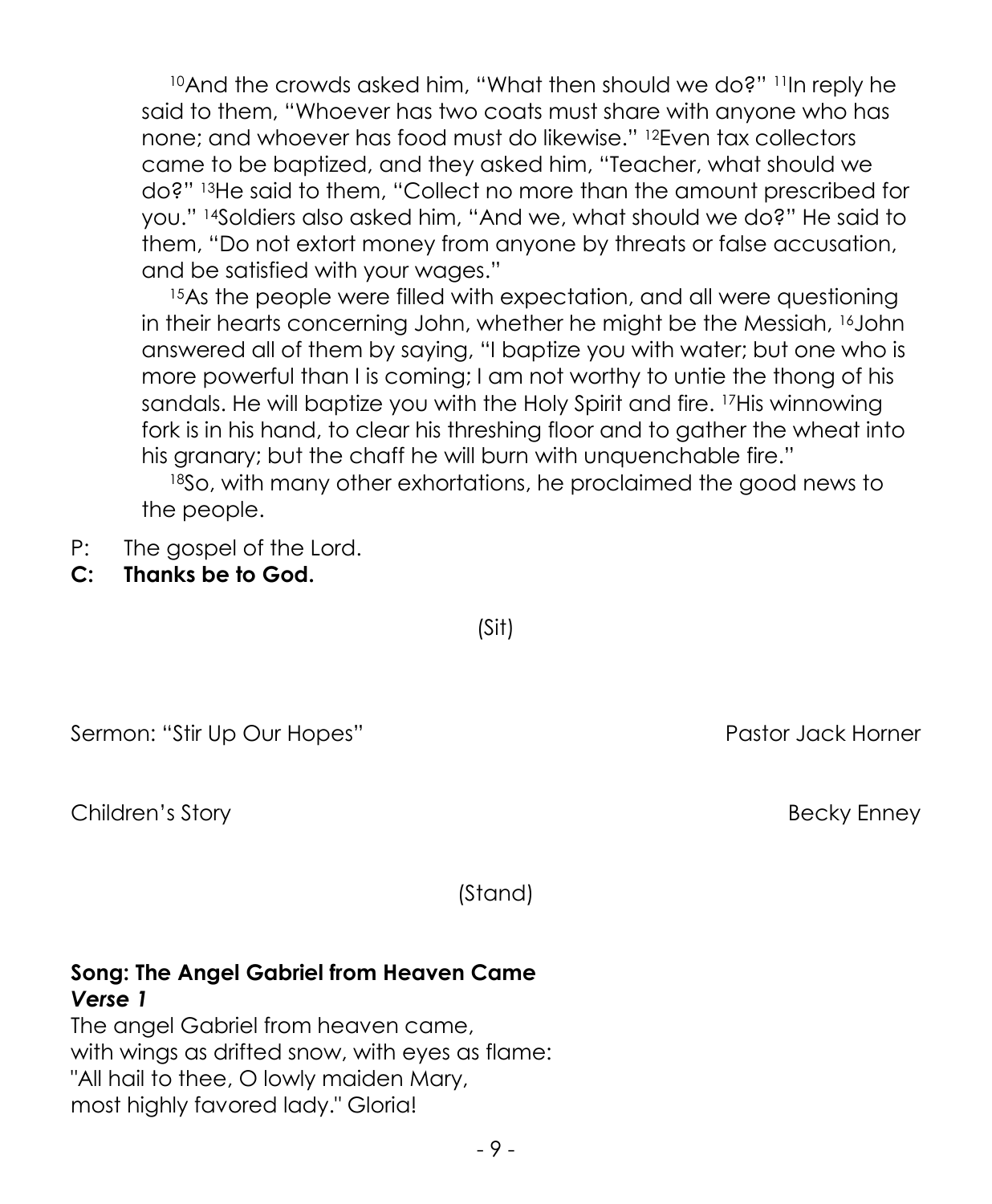#### *Verse 2*

"For know a blessed mother thou shalt be, all generations laud and honor thee; thy son shall be Emmanuel, by seers foretold, most highly favored lady." Gloria!

#### *Verse 3*

Then gentle Mary meekly bowed her head; "To me be as it pleaseth God," she said. "My soul shall laud and magnify God's holy name." Most highly favored lady, Gloria!

#### *Verse 4*

Of her, Emmanuel, the Christ, was born in Bethlehem all on a Christmas morn, and Christian folk throughout the world will ever say: "Most highly favored lady." Gloria! Text: Basque carol; para. Sabine Baring-Gould, 1834-1924

#### Nicene Creed

**We believe in one God, the Father, the Almighty, maker of heaven and earth, of all that is, seen and unseen.** 

**We believe in one Lord, Jesus Christ, the only Son of God, eternally begotten of the Father, God from God, Light from Light, true God from true God, begotten, not made, of one Being with the Father; through him all things were made. For us and for our salvation he came down from heaven, was incarnate of the Holy Spirit and the virgin Mary and became truly human. For our sake he was crucified under Pontius Pilate; he suffered death and was buried. On the third day he rose again in accordance with the scriptures; he ascended into heaven and is seated at the right hand of the Father. He will come again in glory to judge the living and the dead, and his kingdom will have no end.**

**We believe in the Holy Spirit, the Lord, the giver of life, who proceeds from the Father and the Son, who with the Father and the Son is worshiped and glorified, who has spoken through the prophets. We believe in one holy catholic and apostolic church. We acknowledge one baptism for the forgiveness of sins. We look for the** + **resurrection of the dead, and the life of the world to come. Amen.**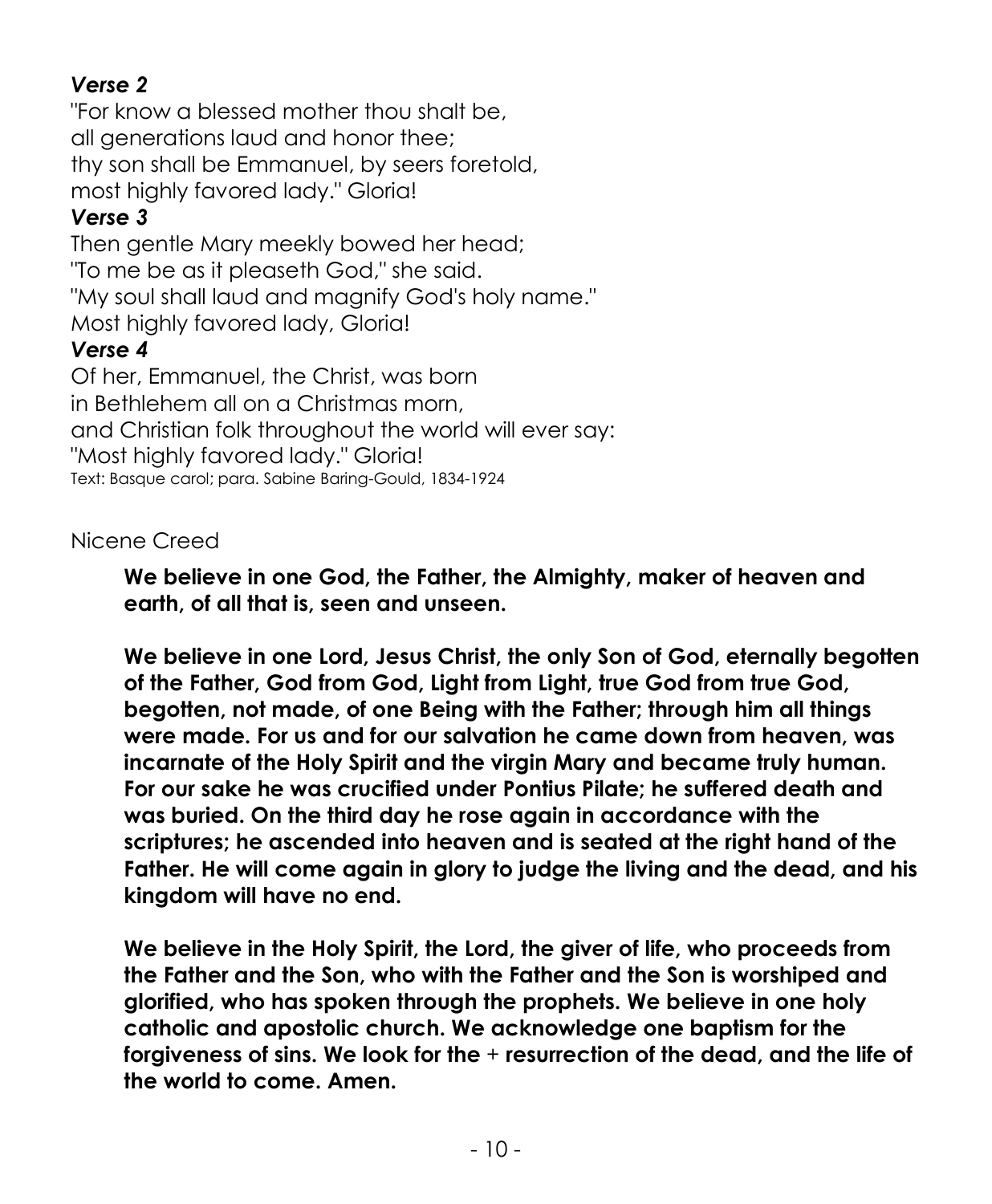Prayers of the Church

*Each petition ends:*

- A: Lord, in your mercy,
- **C: hear our prayer.**

# $+$  Meal  $+$

*When we celebrate communion we remember that Jesus died for us and we experience His love and forgiveness. As we eat the bread and wine Christ is present with us.*

Sharing of the Peace

- P: The peace of the Lord be with you always.
- **C: And also with you.**

(Sit)

Announcements

Offering and Worship Witness

Optional giving methods: Use the Give+ app on your mobile device • Use the Giving Station in the Gathering Space • Text an amount to 717-963-2281 (be sure to use a "\$") • Use the "DONATE" button on our website and e-blasts

#### **Special Music: "One Small Child"** Olivia Rice *Verse 1*

One small child in a land of a thousand, One small dream of a Savior tonight. One small hand reaching out to the starlight, One small city of life, One small city of life.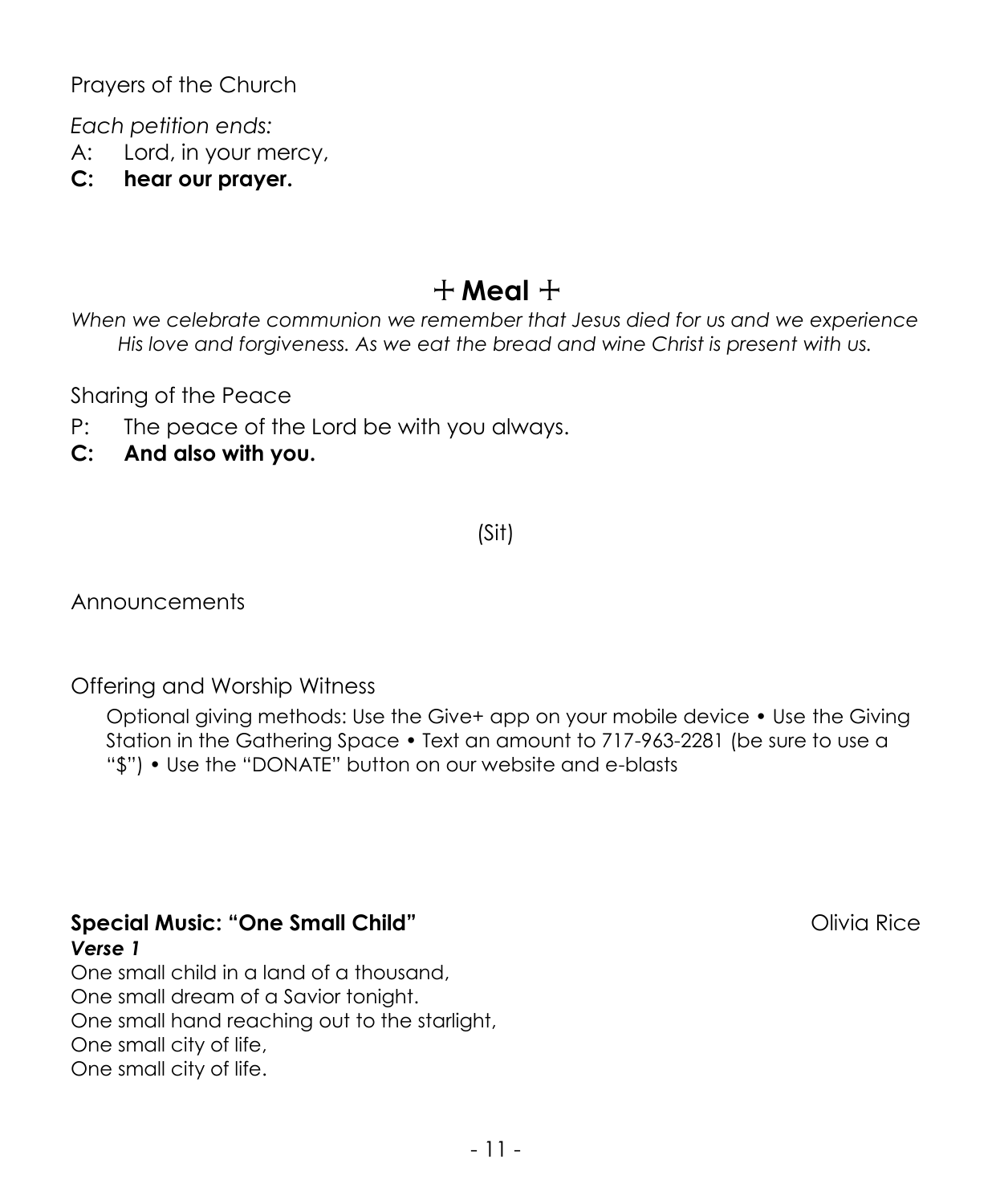#### *Verse 2*

One king bringing his gold and riches, One king ruling an army of might, One king kneeling with incense and candlelight, One king bringing us life. Oh.

#### *Bridge 1*

See Him lying, a cradle beneath Him, See Him smiling in the stall. See His mother praising His Father, See His tiny eyelids fall.

#### *Verse 3*

One small light from the flame of a candle, One small light from a city of might, One small light from the stars in the endless night, One small light from His face. Oh.

#### *Bridge 2*

See the shepherds kneeling before Him, See the kings on bended knee. See the mother praising His Father, See the blessed infant sleep.

#### *Verse 4*

One small child in a land of a thousand, One small dream in a people of might. One small hand reaching out to the starlight, One small Savior of life. One small Savior of life. By David Meece © 1971 Word Music, Inc. CCLI# 10783

(Stand)

Offering Prayer

- A: Let us pray.
- **C: God of abundance, we bring before you the precious fruits of your creation, and with them our very lives. Teach us patience and hope as we care for all those in need until the coming of your Son, our Savior and Lord. Amen.**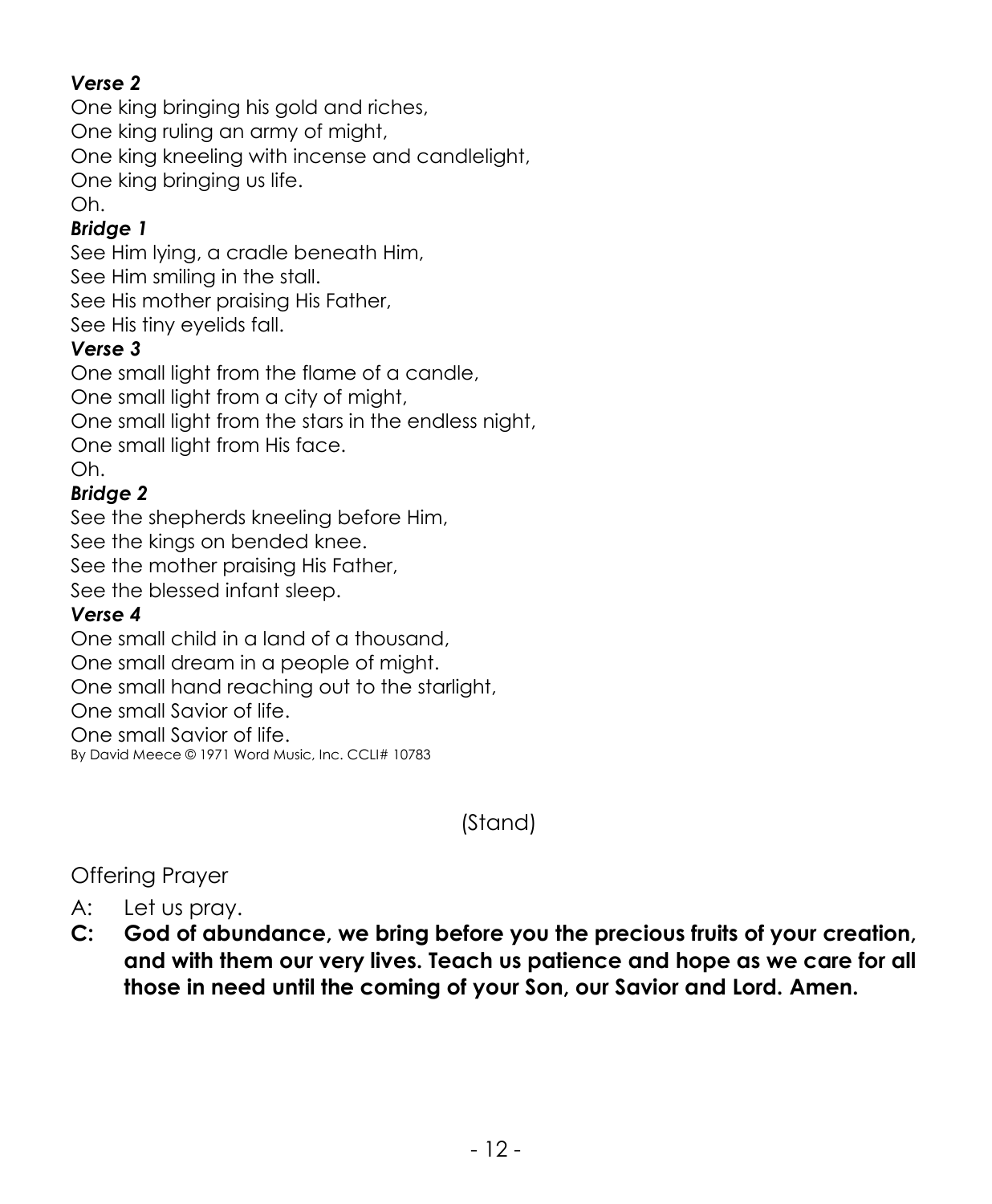Great Thanksgiving

- P: Christ is here.
- **C: The Spirit is with us.**
- P: With joy, we lift up our hearts.
- **C: And give thanks to the Lord of Life.**
- P: Holy God, the Beginning and the End, our Salvation and our Hope, we praise you for creating a world of order and beauty. When we brought on chaos, cruelty and despair, you sent the prophets to proclaim your justice and mercy. At this end of the ages your Son Jesus came to bring us your love and to heal all the suffering world.

*In the night in which he was betrayed, our Lord Jesus took bread, and gave thanks; broke it, and gave it to his disciples, saying: Take and eat; this is my body, given for you. Do this for the remembrance of me.*

*Again, after supper, he took the cup, gave thanks, and gave it for all to drink, saying: This cup is the new covenant in my blood, shed for you and for all people for the forgiveness of sin. Do this for the remembrance of me.*

Remembering, therefore, his life, death, and resurrection, we await his coming again in righteousness and peace.

Send your Spirit on us and on this bread and wine we share: strengthen our faith, increase our hope, and bring to birth the justice and joy of your Son.

Through him all glory and honor is yours, Almighty Father, with the Holy Spirit, in your holy Church, both now and forever.

#### **C: Amen**

#### Lord's Prayer

**Our Father in heaven, hallowed be your name, your kingdom come, your will be done, on earth as in heaven. Give us today our daily bread. Forgive us our sins as we forgive those who sin against us. Save us from the time of trial and deliver us from evil. For the kingdom, the power, and the glory are yours, now and forever. Amen.**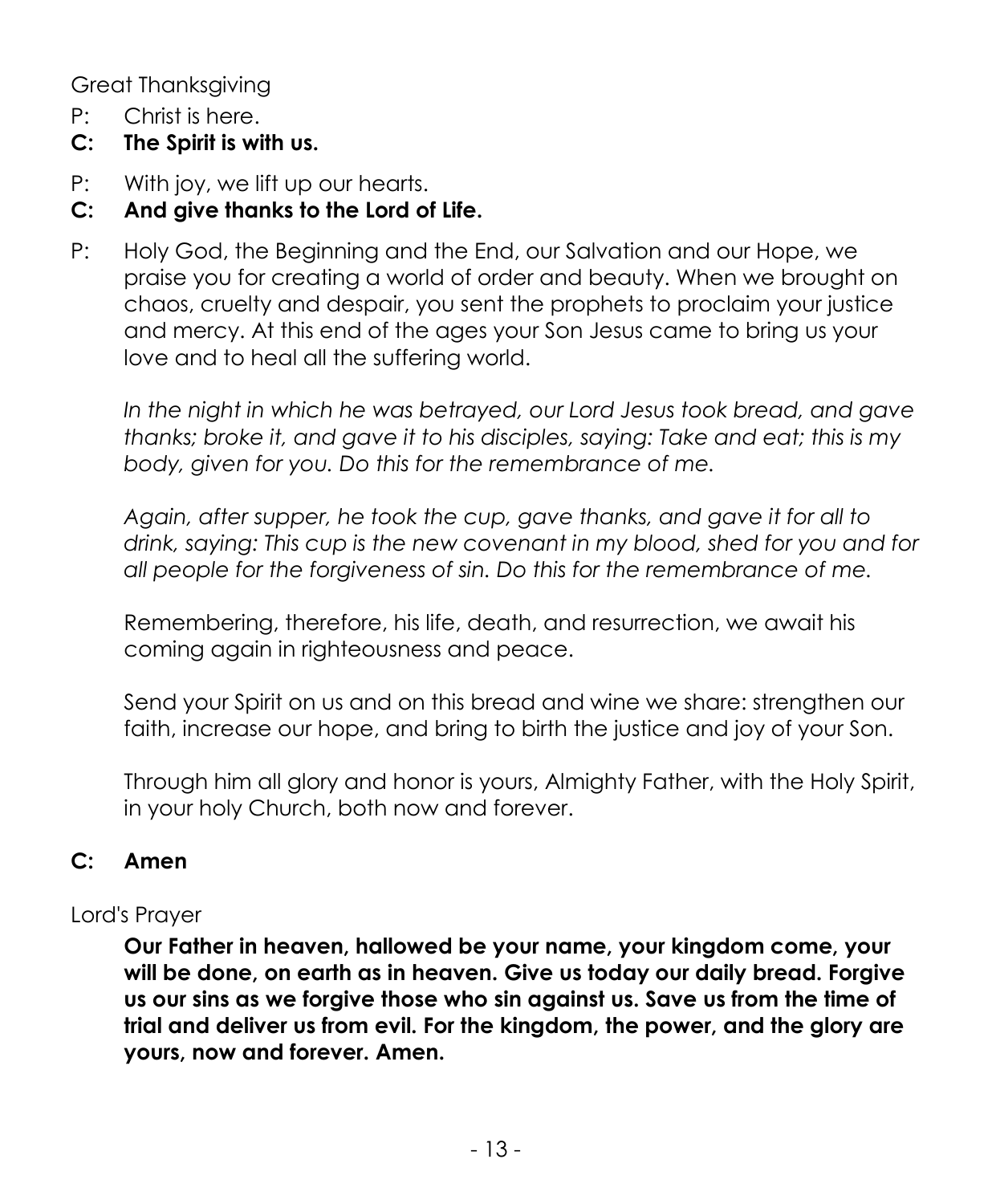Invitation to Holy Communion

- P: God fills the hungry with good things. Taste and see that the Lord is good.
- **C: Thanks be to God.**

(Sit)

Sharing our Lord's Supper

*All baptized Christians are welcome to celebrate the real presence of Jesus Christ in our*  Lord's Supper. Please come forward by the middle aisle, receive the bread, dip it into the *wine, and return by the side aisles. Communion may be received in bread only, if desired. Non-communing children and adults are invited to come forward for a blessing. As a gesture of hospitality, we use dealcoholized wine (less than .5% alcohol). In addition, we offer gluten-free wafers available upon request--please ask the pastor at the time of communion.*

(Stand)

Post Communion Blessing

- P: The body and blood of our Lord Jesus Christ strengthen you and keep you in his grace.
- **C: Amen.**

Post Communion Prayer

- A: Let us pray. Holy One, we give you thanks that in this bread and cup we have feasted again on your endless love. Let that love overflow more and more in our lives, that we may be messengers to prepare your way, harvesters of justice and righteousness, and bearers of your eternal Word, our Savior Jesus Christ.
- **C: Amen.**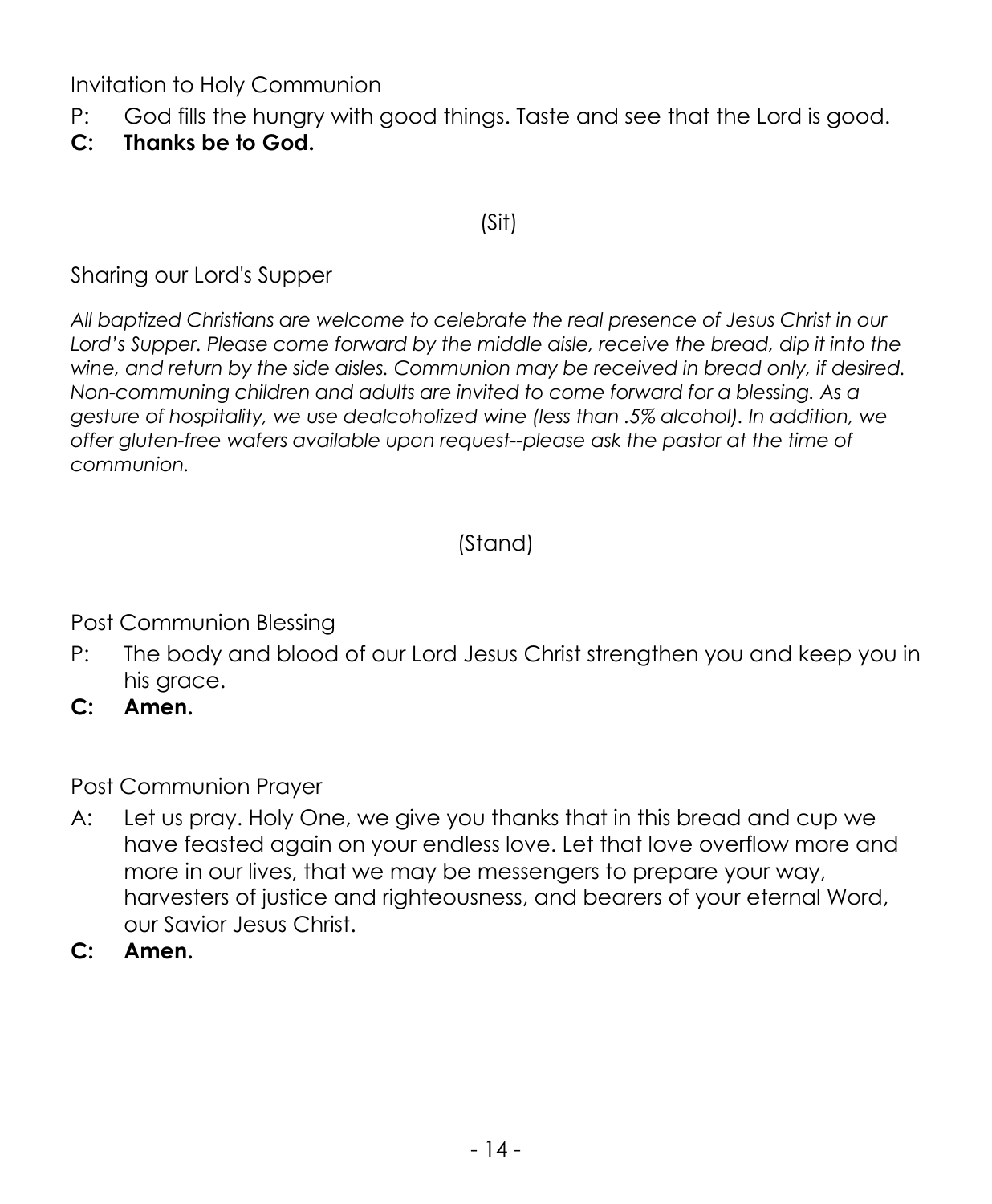# + **Sending** +

*We have heard the Word of God, offered our gifts, and been fed at the table. Now we are sent out, strengthened by the Holy Spirit to be God's people in the world.*

Blessing

P: May God direct your ways in peace, make you abound in love for one another and for all, and strengthen your hearts until the coming of our Lord Jesus. Almighty God, Father, + Son, and Holy Spirit, bless you now and forever.

**C: Amen.**

# **Song: "Hope of the Nations"**

#### *Verse*

Jesus, hope of the nations, Jesus, comfort for all who mourn; You are the source of heaven's hope on earth; Jesus, light in the darkness; Jesus, truth in each circumstance; You are the source of heaven's light on earth; In history You lived and died; You broke the chains, You rose to life.

# *Chorus*

You are the hope living in us; You are the Rock in whom we trust; You are the light, shining for all the world to see; You rose from the dead, conquering fear, Our Prince of Peace drawing us near; Jesus our hope living for all who will receive; Lord, we believe.

# *Verse*

# *Chorus (2x)*

#### *Tag (2x):* Lord we believe.

Words & music by Brian Doerksen © 2002 Integrity's Hosanna! Music CCLI#1283514.

Dismissal

- P: Go in peace. Christ is with you.
- **C: Thanks be to God.**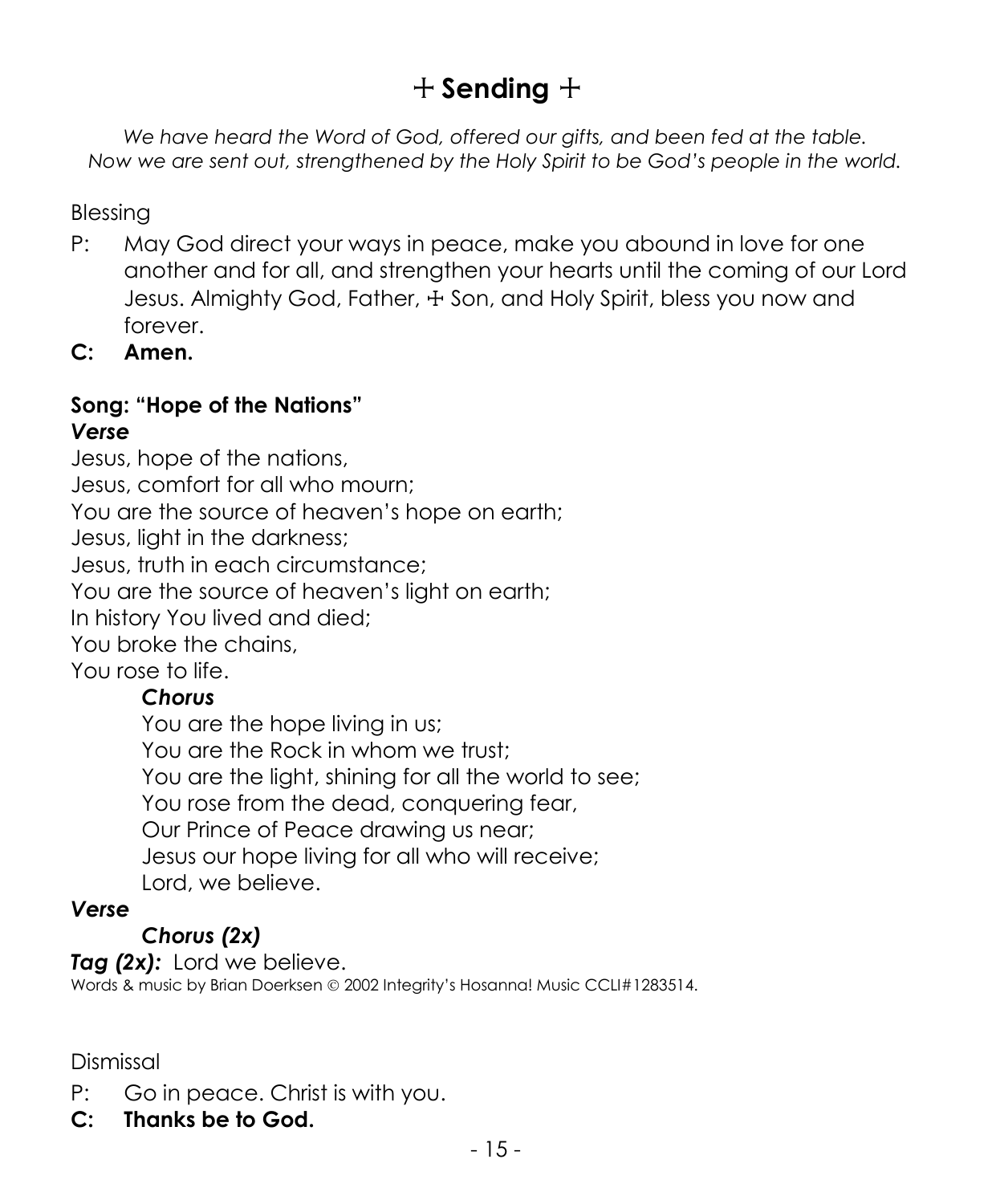# Join us next week

+ + +

Pastor John Brock "Stir Up Our World" (11:00) Cherub Choir

Portions of the liturgy were reprinted by permission of Westminster John Knox Press from *Feasting on the Word Worship Companion*. Copyright 2013.

Portions of the service are reprinted from: *Evangelical Lutheran Worship*, Copyright © 2006 Augsburg Fortress. *Sundays & Seasons*, Copyright © 2018 Augsburg Fortress. Used by permission of Augsburg Fortress License # 23686.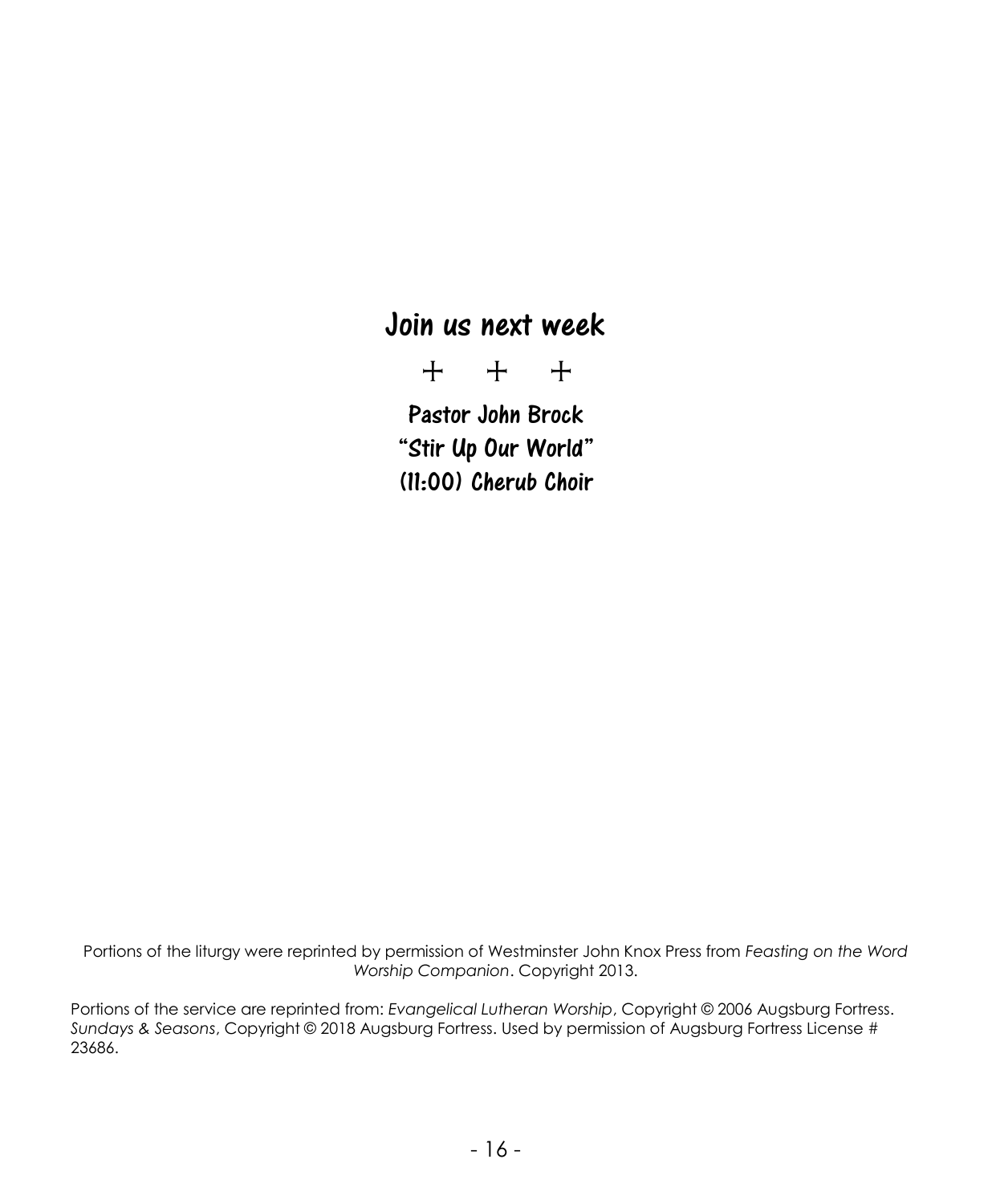# **leaders**

**Presiding Minister:** Rev. John H. Brock **Preacher:** Rev. Jack M. Horner **Storyteller:** Becky Enney **Lector:** (8:30) Jen Schwalm; (11:00) Martha Nagle **Greeters:** (8:30) Dave Maser (head greeter); (11:00) Keith Huntzinger (head greeter), Carleigh and Steph Morgan, Joan Bobb **Communion Assistants:** (8:30) Jen Schwalm, Jane Killian; (11:00) Steve Kauffman, Micki McCoy **Ushers:** (8:30) George and Karen Yeager; (11:00) Don and Micki McCoy **Altar Care:** (8:30) Lois Lamarca; (11:00) Donna Campbell **Flower Delivery:** Doug and Joy Snyder **Bulletin Artwork:** Trinity Staff **Sound Technician:** (8:30) James Roberts; (11:00) Devon Bertram **Video Technician:** (8:30 Barb Martin; (11:00) Dona Norris **Slide Show Production: Barb Martin Visual Announcements:** Jane Killian **Guest Musician:** Olivia Rice **FaithX:** Kevin Appleby, Kevin Brady, Pam Hess, Shannon Jones, Devin Miller, Jesse Northridge, Tom Reddinger, Mike Schwalm, Tom Stank, Paul Walker, Debbie Wilson, Rick Wilson **Garden of Eatin':** (GOE1) Mary Ellen Hettinger, Margaret Parker; (GOE II) Mary Ellen Harner, Jess Hetrick

#### **United and empowered to worship, connect, serve.**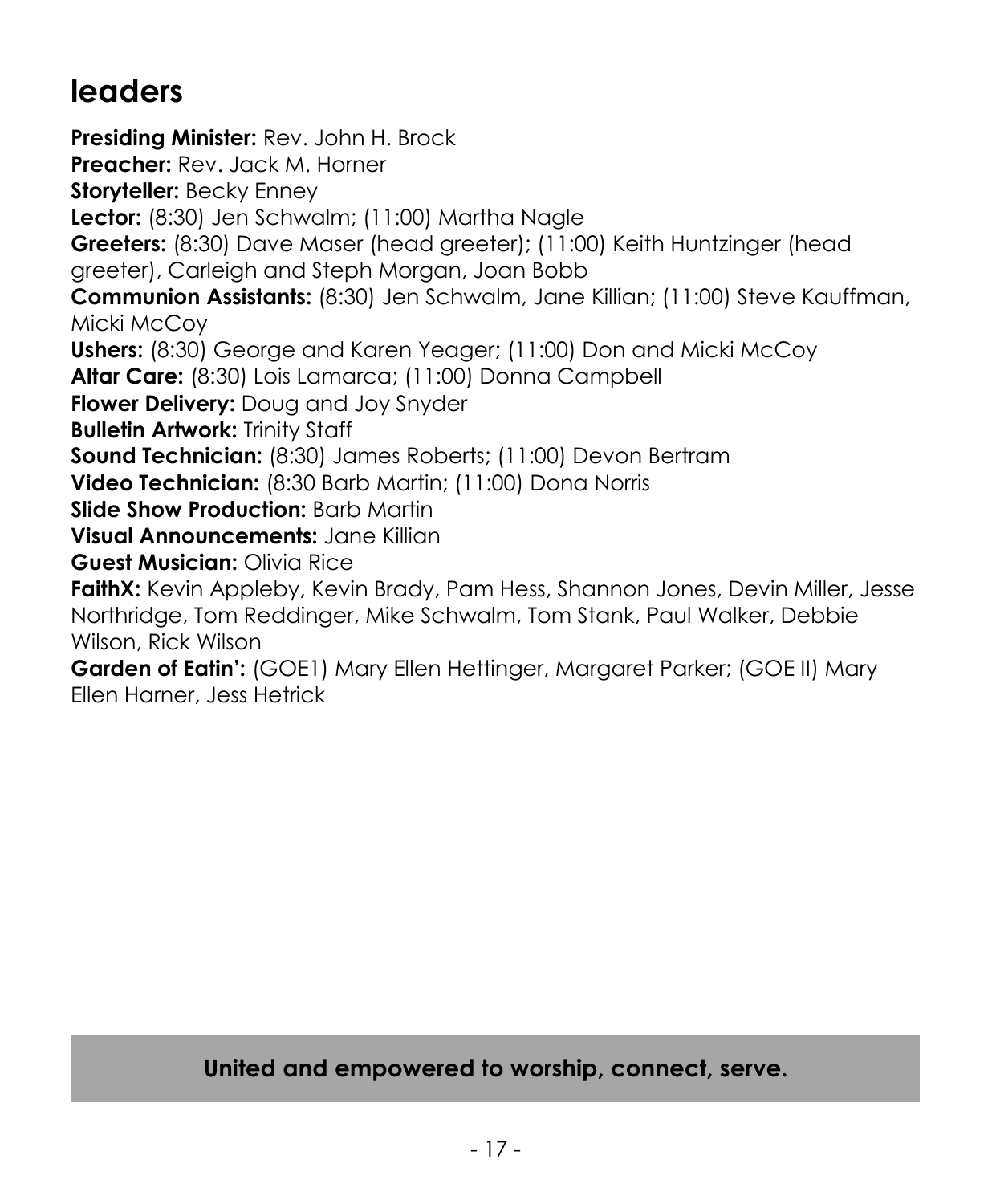

2000 chestnut street camp hill, pa 17011-5409 office: 717.737.8635 fax: 717.730.9297 trinluth@trinitycamphill.org www.trinitycamphill.org

office hours: monday-friday, 9am-4pm

gathering space receptionist hours: sunday-thursday, 6pm-9pm

# **worship notes**

**Attendance at our services** last week was 710. Copies of last week's sermons are available on the tables in Fellowship Hall, in the narthex, in the tract rack in the Gathering Space, and on our website. Our web address is[: www.trinitycamphill.org.](http://www.trinitycamphill.org/)

**The flowers in the Nave and Fellowship Hall**, the communion elements for all services, and the sanctuary lamp candle, the symbol of God's abiding presence, are presented to the glory of God and in loving memory of Arnie Greenlund by his wife Anne.